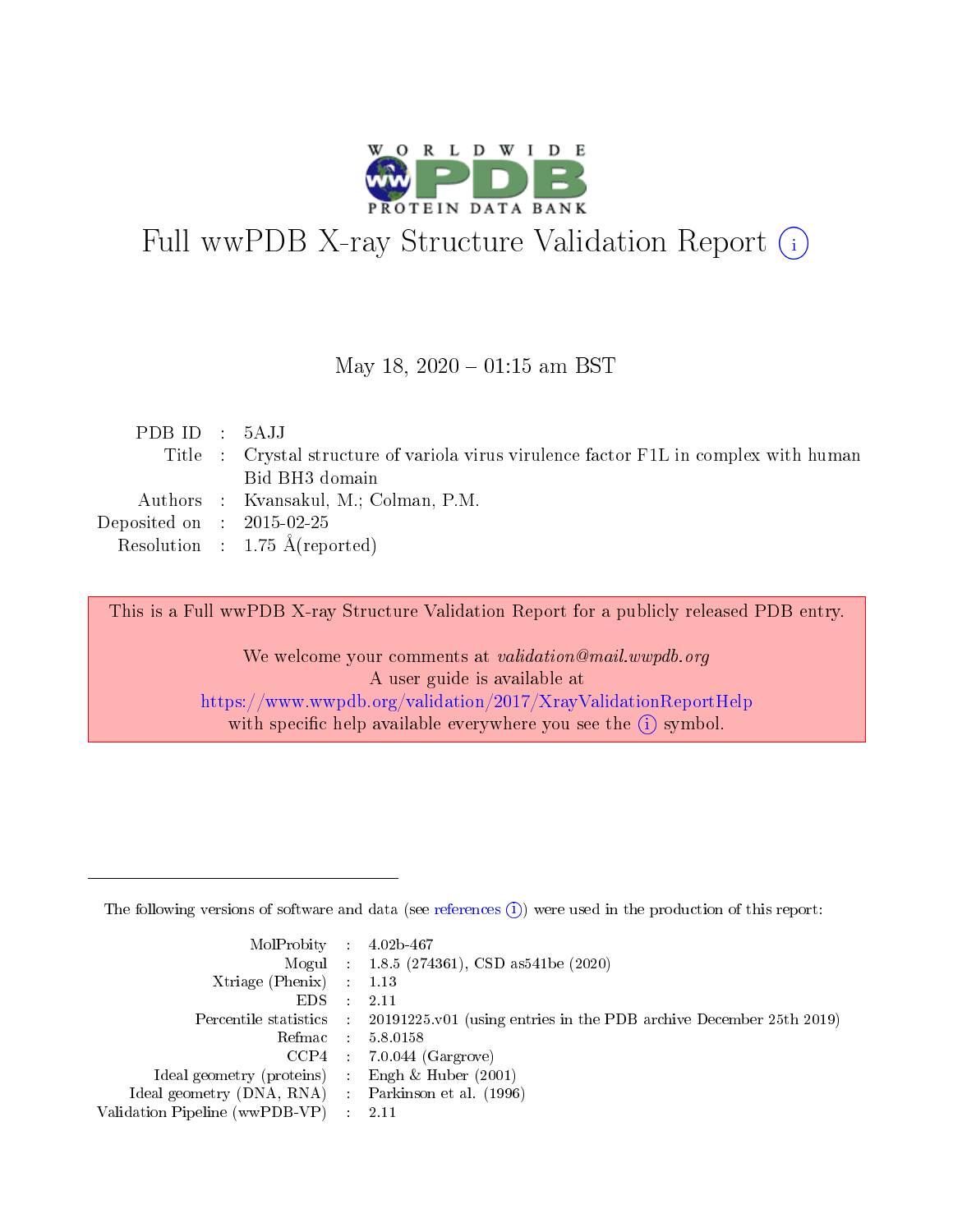# 1 [O](https://www.wwpdb.org/validation/2017/XrayValidationReportHelp#overall_quality)verall quality at a glance  $(i)$

The following experimental techniques were used to determine the structure: X-RAY DIFFRACTION

The reported resolution of this entry is 1.75 Å.

Percentile scores (ranging between 0-100) for global validation metrics of the entry are shown in the following graphic. The table shows the number of entries on which the scores are based.



| Metric                | Whole archive<br>$(\#\text{Entries})$ | Similar resolution<br>$(\#\text{Entries}, \text{resolution range}(\textup{\AA}))$ |
|-----------------------|---------------------------------------|-----------------------------------------------------------------------------------|
| $R_{free}$            | 130704                                | $2340(1.76-1.76)$                                                                 |
| Clashscore            | 141614                                | $2466$ $(1.76-1.76)$                                                              |
| Ramachandran outliers | 138981                                | $2437(1.76-1.76)$                                                                 |
| Sidechain outliers    | 138945                                | $2437(1.76-1.76)$                                                                 |
| RSRZ outliers         | 127900                                | $2298(1.76-1.76)$                                                                 |

The table below summarises the geometric issues observed across the polymeric chains and their fit to the electron density. The red, orange, yellow and green segments on the lower bar indicate the fraction of residues that contain outliers for  $>=3, 2, 1$  and 0 types of geometric quality criteria respectively. A grey segment represents the fraction of residues that are not modelled. The numeric value for each fraction is indicated below the corresponding segment, with a dot representing fractions  $\epsilon=5\%$  The upper red bar (where present) indicates the fraction of residues that have poor fit to the electron density. The numeric value is given above the bar.

| Mol | ${\rm Chain \mid Length}$ | Quality of chain |    |     |
|-----|---------------------------|------------------|----|-----|
|     | 168                       | 5%<br>73%        | 8% | 18% |
|     |                           | 12%<br>76%       | 6% | 15% |

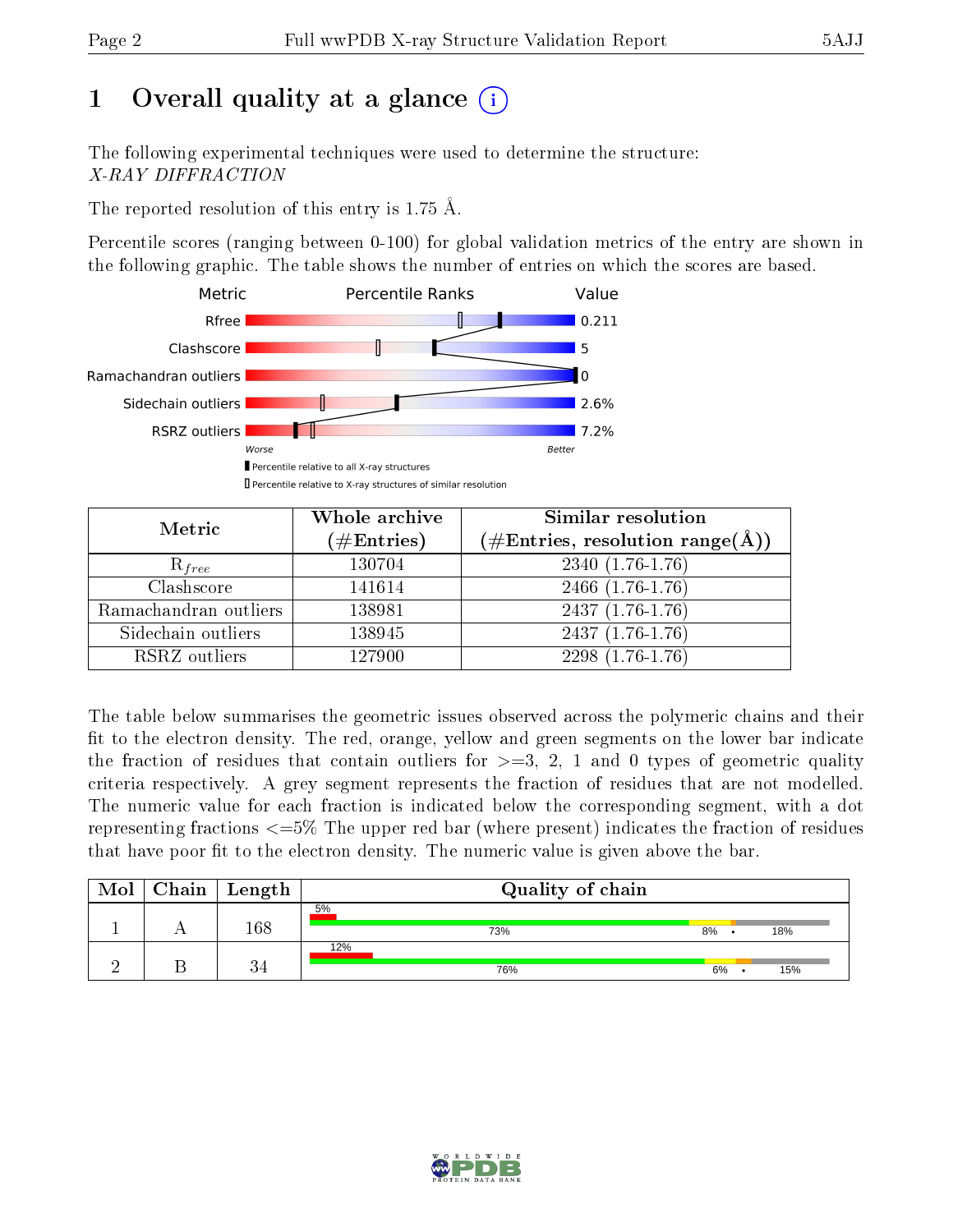# 2 Entry composition (i)

There are 5 unique types of molecules in this entry. The entry contains 2806 atoms, of which 1329 are hydrogens and 0 are deuteriums.

In the tables below, the ZeroOcc column contains the number of atoms modelled with zero occupancy, the AltConf column contains the number of residues with at least one atom in alternate conformation and the Trace column contains the number of residues modelled with at most 2 atoms.

Molecule 1 is a protein called HOMOLOG OF VACCINIA VIRUS CDS F1L PUTATIVE.

| Mol | Chain   Residues |               | Atoms |       |     |  | $\text{ZeroOcc} \mid \text{AltConf} \mid \text{Trace}$ |  |
|-----|------------------|---------------|-------|-------|-----|--|--------------------------------------------------------|--|
|     | 138              | Total<br>วววร | 1094  | - 182 | 224 |  |                                                        |  |

There are 7 discrepancies between the modelled and reference sequences:

| Chain | Residue | Modelled   | Actual     | Comment        | Reference         |
|-------|---------|------------|------------|----------------|-------------------|
| А     | 34      | <b>GLY</b> |            | expression tag | <b>UNP Q85365</b> |
| А     | 35      | <b>PRO</b> |            | expression tag | <b>UNP Q85365</b> |
| А     | 36      | <b>LEU</b> |            | expression tag | UNP Q85365        |
| А     | 37      | <b>GLY</b> |            | expression tag | <b>UNP Q85365</b> |
| А     | 38      | <b>SER</b> |            | expression tag | <b>UNP Q85365</b> |
| А     | 147     | <b>MET</b> | ILE.       | conflict       | <b>UNP Q85365</b> |
|       | 149     | LEU        | <b>MET</b> | conflict       | UNP Q85365        |

Molecule 2 is a protein called BH3-INTERACTING DOMAIN DEATH AGONIST.

| Mol |   | $\mid$ Chain $\mid$ Residues | Atoms |  |         |      | $\rm{ZeroOcc} \mid \rm{AltConf} \mid \rm{Trace}$ |  |  |  |
|-----|---|------------------------------|-------|--|---------|------|--------------------------------------------------|--|--|--|
|     | ∸ | $29\,$                       | Total |  | 134 224 | - 43 | $-40$                                            |  |  |  |

• Molecule 3 is GLYCEROL (three-letter code: GOL) (formula:  $C_3H_8O_3$ ).

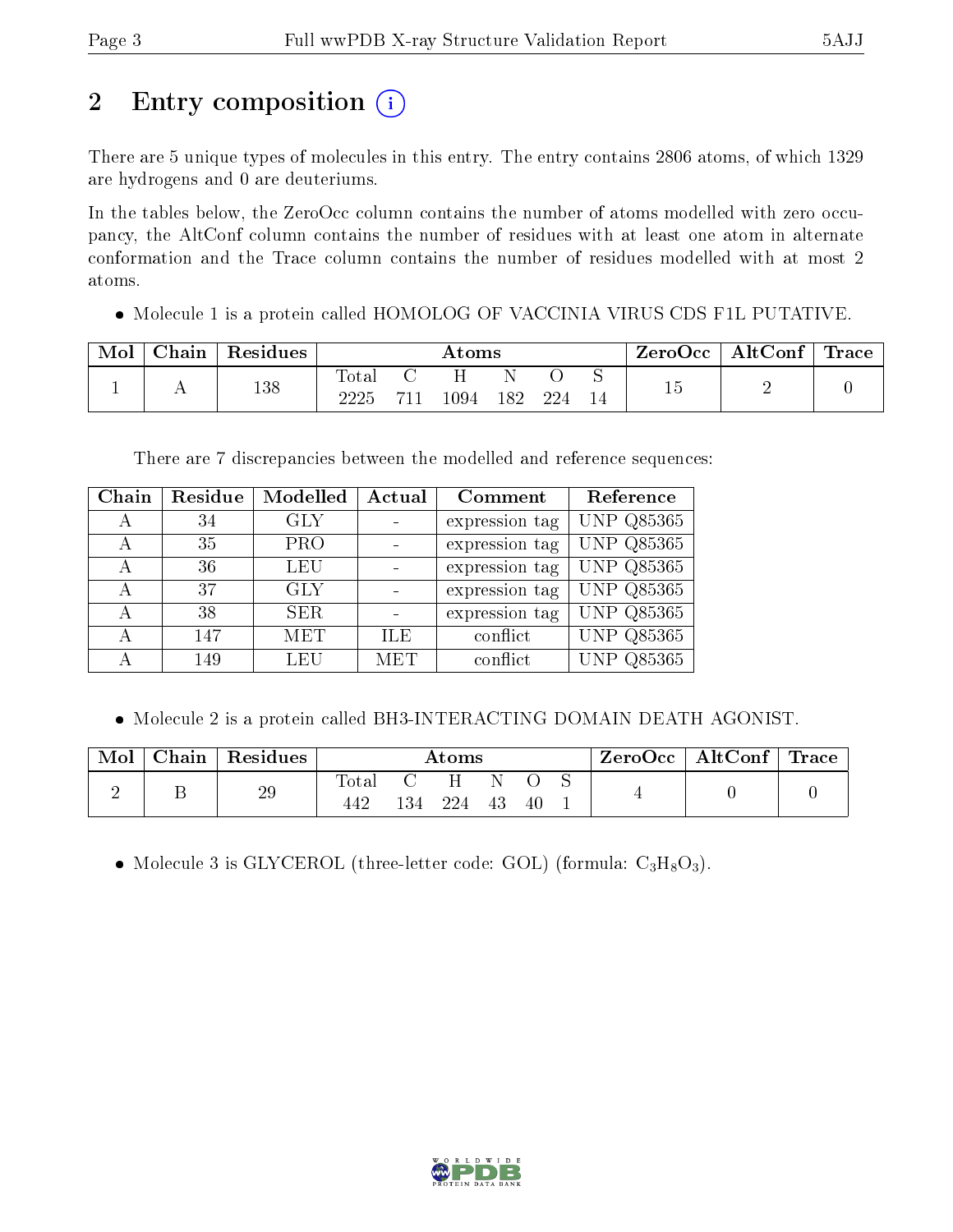

|  | $Mol$   Chain   Residues | Atoms     |  |  |  | ZeroOcc   AltConf |
|--|--------------------------|-----------|--|--|--|-------------------|
|  |                          | Total C H |  |  |  |                   |

 $\bullet$  Molecule 4 is ACETATE ION (three-letter code: ACT) (formula:  $\rm{C_2H_3O_2}).$ 



|  | $\text{Mol}$   Chain   Residues | A toms      |  | $\lq$ ZeroOcc   AltConf $\lq$ |  |  |  |
|--|---------------------------------|-------------|--|-------------------------------|--|--|--|
|  |                                 | Total C H O |  |                               |  |  |  |

• Molecule 5 is water.

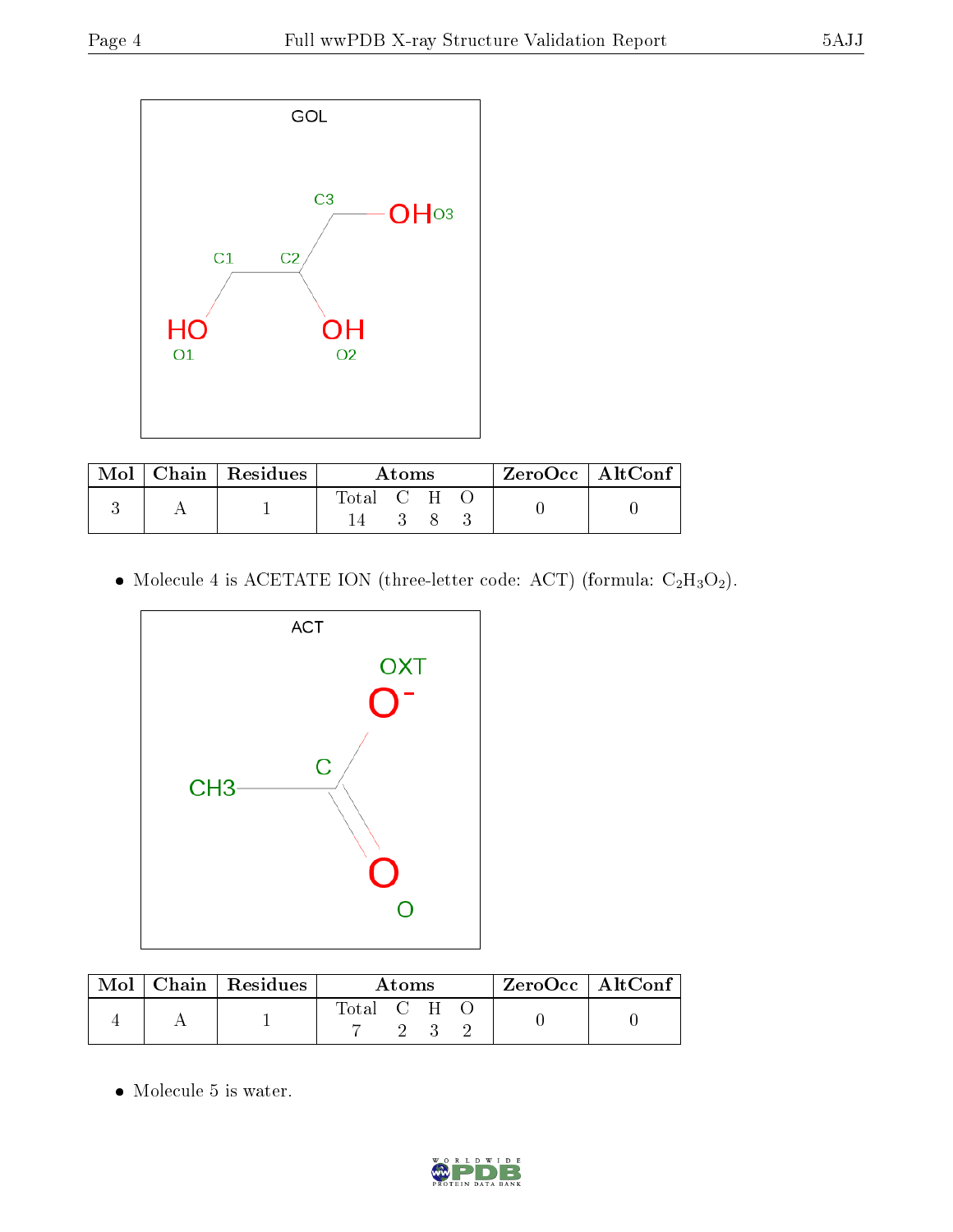|    | $Mol$   Chain   Residues | Atoms               | ZeroOcc   AltConf |
|----|--------------------------|---------------------|-------------------|
| .C | 96                       | Total O<br>96<br>96 |                   |
|    | 22                       | Total O<br>22<br>22 |                   |

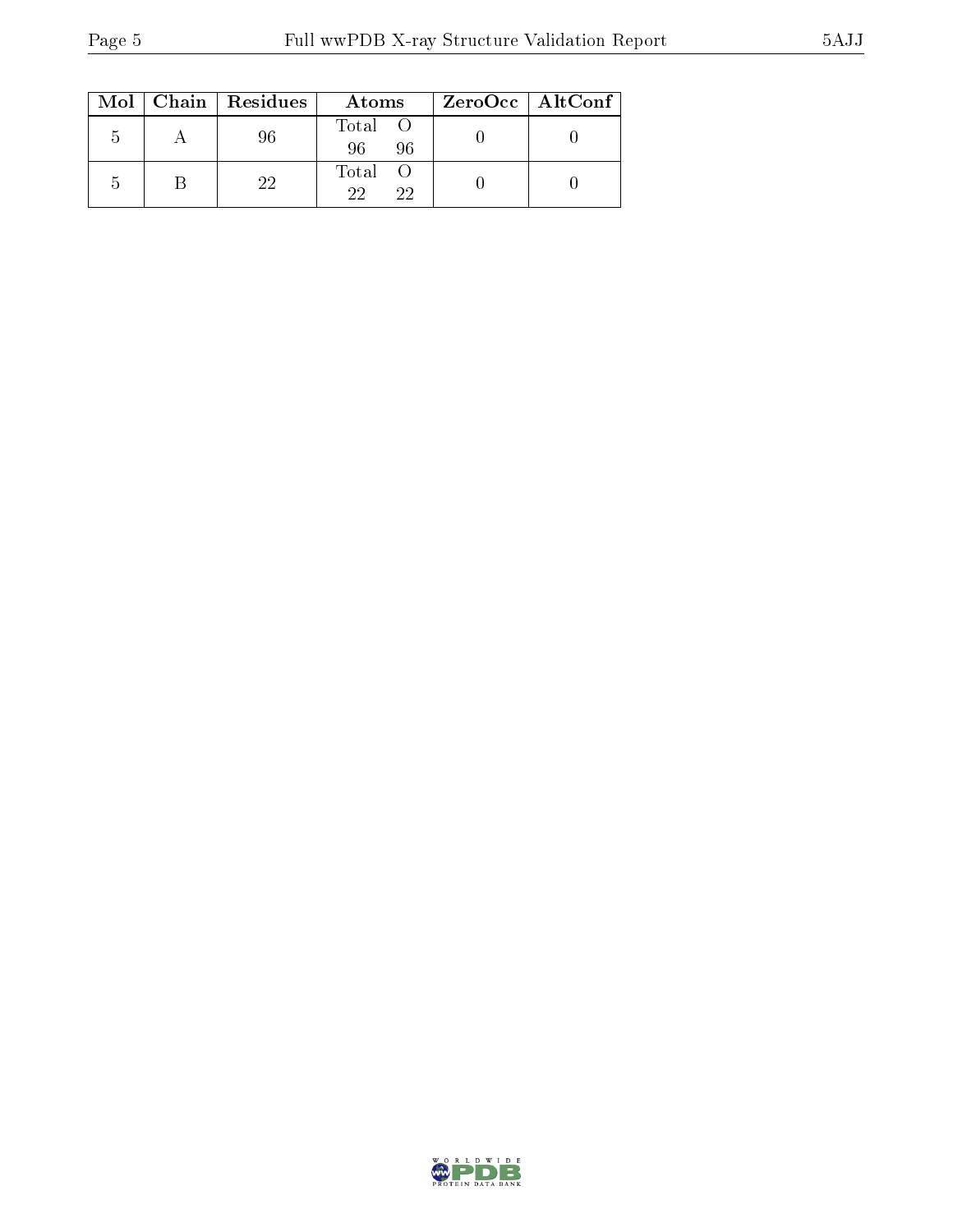## 3 Residue-property plots  $(i)$

These plots are drawn for all protein, RNA and DNA chains in the entry. The first graphic for a chain summarises the proportions of the various outlier classes displayed in the second graphic. The second graphic shows the sequence view annotated by issues in geometry and electron density. Residues are color-coded according to the number of geometric quality criteria for which they contain at least one outlier: green  $= 0$ , yellow  $= 1$ , orange  $= 2$  and red  $= 3$  or more. A red dot above a residue indicates a poor fit to the electron density (RSRZ  $> 2$ ). Stretches of 2 or more consecutive residues without any outlier are shown as a green connector. Residues present in the sample, but not in the model, are shown in grey.

• Molecule 1: HOMOLOG OF VACCINIA VIRUS CDS F1L PUTATIVE



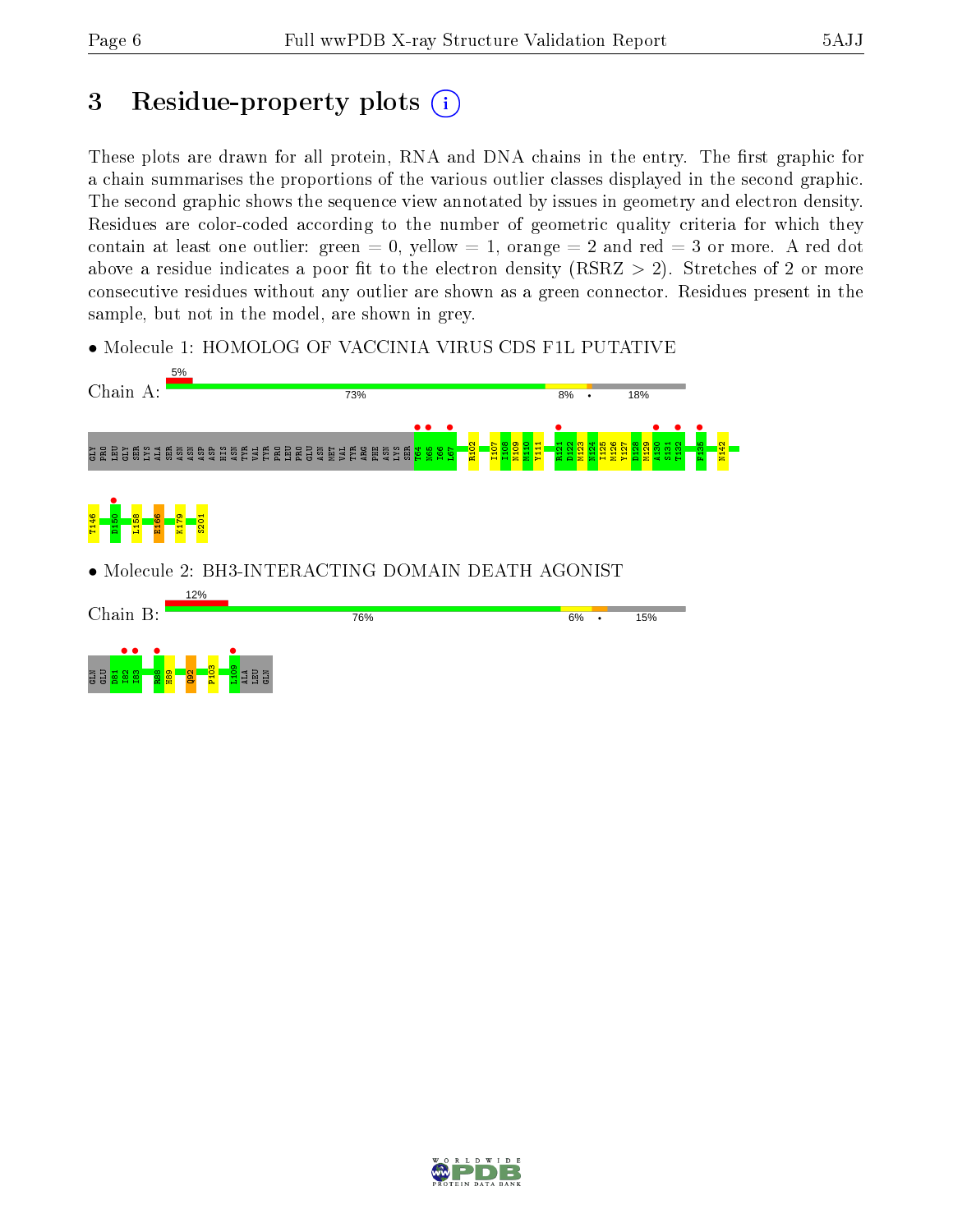# 4 Data and refinement statistics  $(i)$

| Property                                                             | Value                                              | Source     |
|----------------------------------------------------------------------|----------------------------------------------------|------------|
| Space group                                                          | F 2 2 2                                            | Depositor  |
| Cell constants                                                       | $52.09\text{\AA}$<br>$112.32\text{\AA}$<br>117.18Å |            |
| a, b, c, $\alpha$ , $\beta$ , $\gamma$                               | $90.00^\circ$<br>$90.00^\circ$<br>$90.00^\circ$    | Depositor  |
| Resolution $(A)$                                                     | 43.83<br>$-1.75$                                   | Depositor  |
|                                                                      | 43.83<br>1.75<br>$\equiv$                          | <b>EDS</b> |
| % Data completeness                                                  | $99.8(43.83 - 1.75)$                               | Depositor  |
| (in resolution range)                                                | 99.9 (43.83-1.75)                                  | <b>EDS</b> |
| $R_{merge}$                                                          | 0.06                                               | Depositor  |
| $\mathrm{R}_{sym}$                                                   | (Not available)                                    | Depositor  |
| $\langle I/\sigma(I) \rangle^{-1}$                                   | $3.74$ (at 1.75Å)                                  | Xtriage    |
| Refinement program                                                   | PHENIX (PHENIX.REFINE: DEV 1760)                   | Depositor  |
|                                                                      | $\overline{0.167}$ ,<br>0.208                      | Depositor  |
| $R, R_{free}$                                                        | 0.172<br>0.211<br>$\mathbb{R}^2$                   | DCC        |
| $R_{free}$ test set                                                  | 892 reflections $(5.08\%)$                         | wwPDB-VP   |
| Wilson B-factor $(A^2)$                                              | 27.3                                               | Xtriage    |
| Anisotropy                                                           | 0.764                                              | Xtriage    |
| Bulk solvent $k_{sol}(e/\mathring{A}^3)$ , $B_{sol}(\mathring{A}^2)$ | $0.43$ , 57.9                                      | <b>EDS</b> |
| $L$ -test for twinning <sup>2</sup>                                  | $< L >$ = 0.49, $< L2$ = 0.33                      | Xtriage    |
| Estimated twinning fraction                                          | $0.022$ for $-h, l, k$                             | Xtriage    |
| $F_o, F_c$ correlation                                               | 0.97                                               | <b>EDS</b> |
| Total number of atoms                                                | 2806                                               | wwPDB-VP   |
| Average B, all atoms $(A^2)$                                         | 49.0                                               | wwPDB-VP   |

Xtriage's analysis on translational NCS is as follows: The largest off-origin peak in the Patterson function is  $7.29\%$  of the height of the origin peak. No significant pseudotranslation is detected.

<sup>&</sup>lt;sup>2</sup>Theoretical values of  $\langle |L| \rangle$ ,  $\langle L^2 \rangle$  for acentric reflections are 0.5, 0.333 respectively for untwinned datasets, and 0.375, 0.2 for perfectly twinned datasets.



<span id="page-6-1"></span><span id="page-6-0"></span><sup>1</sup> Intensities estimated from amplitudes.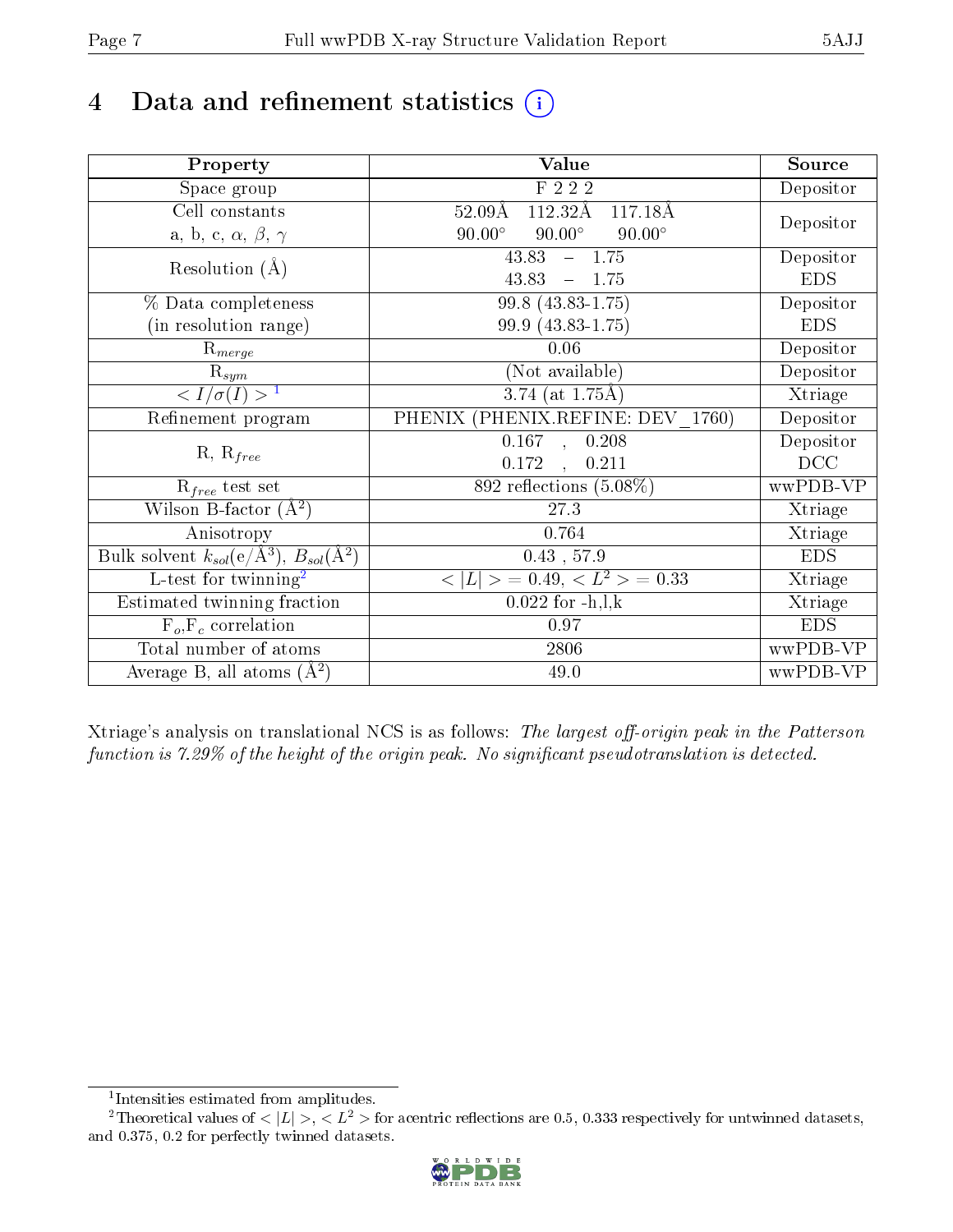# 5 Model quality  $(i)$

## 5.1 Standard geometry (i)

Bond lengths and bond angles in the following residue types are not validated in this section: GOL, ACT

The Z score for a bond length (or angle) is the number of standard deviations the observed value is removed from the expected value. A bond length (or angle) with  $|Z| > 5$  is considered an outlier worth inspection. RMSZ is the root-mean-square of all Z scores of the bond lengths (or angles).

| Mol      | Chain |      | Bond lengths | Bond angles |              |  |
|----------|-------|------|--------------|-------------|--------------|--|
|          | RMSZ  |      | $\# Z  > 5$  | RMSZ        | $\# Z  > 5$  |  |
|          |       | 0.55 | 0/1154       | 0.66        | 0/1560       |  |
| $\Omega$ |       | 0.33 | 0/220        | 0.52        | $^\prime297$ |  |
| ΔH       | A 11  | 0.52 | 0/1374       | 0.64        | /1857        |  |

There are no bond length outliers.

There are no bond angle outliers.

There are no chirality outliers.

There are no planarity outliers.

## $5.2$  Too-close contacts  $(i)$

In the following table, the Non-H and H(model) columns list the number of non-hydrogen atoms and hydrogen atoms in the chain respectively. The H(added) column lists the number of hydrogen atoms added and optimized by MolProbity. The Clashes column lists the number of clashes within the asymmetric unit, whereas Symm-Clashes lists symmetry related clashes.

|   |   |      | Mol   Chain   Non-H   H(model) | $H(\mathrm{added})$ |    | $\text{Classes} \mid \text{Symm-Class}$ |
|---|---|------|--------------------------------|---------------------|----|-----------------------------------------|
|   |   | 1131 | 1094                           | 1111                | 10 |                                         |
|   | B | 218  | 224                            | 224                 |    |                                         |
| ົ |   |      |                                |                     |    |                                         |
|   |   |      |                                |                     |    |                                         |
|   |   | 96   |                                |                     |    |                                         |
|   | B | 22   |                                |                     |    |                                         |
|   |   | 1477 | 1329                           | 1346                | 13 |                                         |

The all-atom clashscore is defined as the number of clashes found per 1000 atoms (including hydrogen atoms). The all-atom clashscore for this structure is 5.

All (13) close contacts within the same asymmetric unit are listed below, sorted by their clash

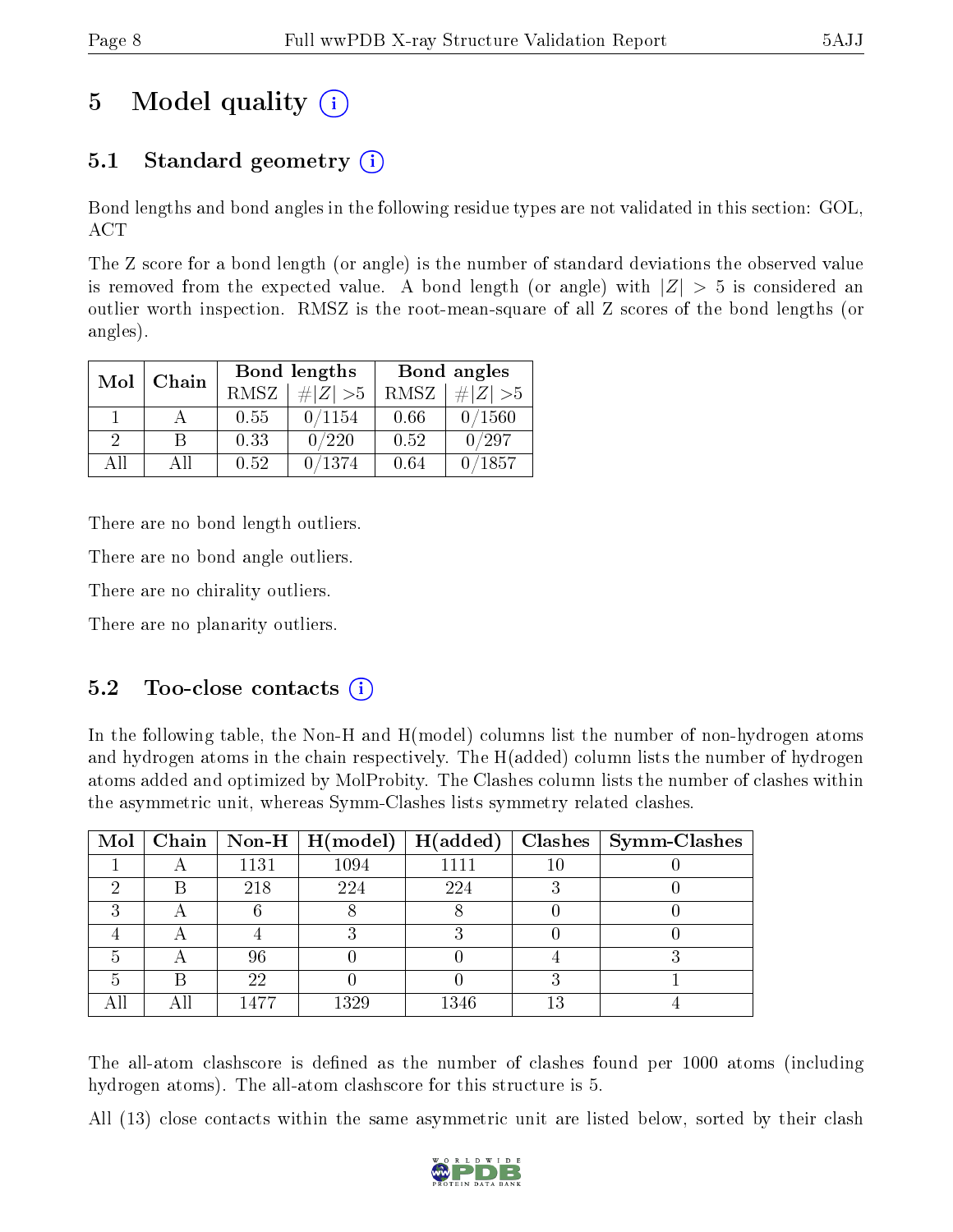| Atom-1              | Atom-2                           | Interatomic<br>distance $(A)$ | Clash<br>overlap<br>(A) |
|---------------------|----------------------------------|-------------------------------|-------------------------|
| 1:A:102:ARG:NH2     | 5:A:2033:HOH:O                   | 2.17                          | 0.78                    |
| 1: A: 129: MET:SD   | 5: A:2055:HOH:O                  | 2.50                          | 0.69                    |
| 2:B:103:PRO:O       | 5:B:2021:HOH:O                   | 2.10                          | 0.67                    |
| 1: A:127: TYR: CE2  | $1: A: 166: GLU: H\overline{G3}$ | 2.45                          | 0.52                    |
| 1: A: 166: GLU: OE2 | 5:A:2075:HOH:O                   | 2.19                          | 0.51                    |
| 1:A:142:ASN:O       | 1:A:146:THR:HG23                 | 2.13                          | 0.49                    |
| 1:A:107:ILE:HD11    | 1:A:201:SER:HA                   | 1.97                          | 0.46                    |
| 1: A: 179: LYS: HE2 | 5: A:2081:HOH:O                  | 2.18                          | 0.44                    |
| 2: B:89: HIS: ND1   | 5:B:2005:HOH:O                   | 2.37                          | 0.43                    |
| 1: A: 123: MET: HA  | 1: A:126: MET:HE3                | 2.00                          | 0.42                    |
| 1:A:127:TYR:CZ      | 1: A: 166: GLU: HG3              | 2.55                          | 0.42                    |
| 2: B: 92: GLN: NE2  | 5:B:2008:HOH:O                   | 2.40                          | 0.41                    |
| 1: A: 111: TYR: HB3 | 1: A: 158: LEU: HD13             | 2.04                          | $0.40\,$                |

magnitude.

All (4) symmetry-related close contacts are listed below. The label for Atom-2 includes the symmetry operator and encoded unit-cell translations to be applied.

| Atom-1         | Atom-2                 | Interatomic<br>distance $(\AA)$ | Clash<br>overlap $(\AA)$ |
|----------------|------------------------|---------------------------------|--------------------------|
| 5:B:2019:HOH:O | 5:B:2019:HOH:O[8 545]  | 2.11                            | 0.09                     |
| 5:A:2061:HOH:O | 5:A:2061:HOH:O[2 555]  | 2.12                            | 0.08                     |
| 5:A:2054:HOH:O | 5:A:2054:HOH:O[11 455] | 2.14                            | 0.06                     |
| 5:A:2028:HOH:O | 5:A:2031:HOH:O[14 545] | 2.15                            | 0.05                     |

## 5.3 Torsion angles (i)

#### 5.3.1 Protein backbone  $(i)$

In the following table, the Percentiles column shows the percent Ramachandran outliers of the chain as a percentile score with respect to all X-ray entries followed by that with respect to entries of similar resolution.

The Analysed column shows the number of residues for which the backbone conformation was analysed, and the total number of residues.

| Mol | Chain | Analysed     | Favoured    | <b>Allowed</b> | Outliers | Percentiles |             |
|-----|-------|--------------|-------------|----------------|----------|-------------|-------------|
|     |       | 138/168(82%) | $137(99\%)$ | $1(1\%)$       |          | $100\,$     | $\vert$ 100 |
|     |       | 27/34(79%)   | $27(100\%)$ |                |          | 100         | 100         |
| All | All   | 165/202(82%) | $164(99\%)$ | $1(1\%)$       |          | 100         |             |

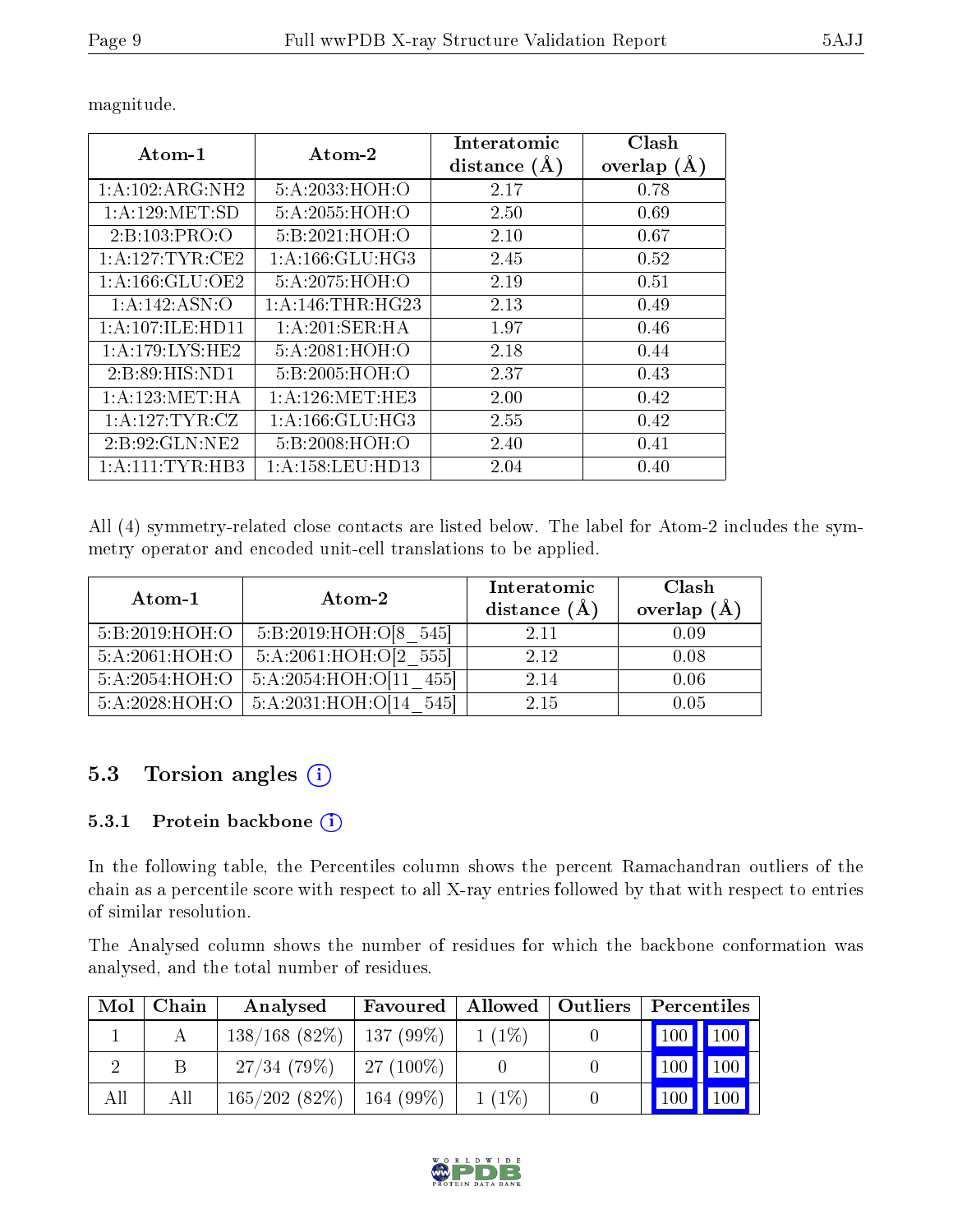There are no Ramachandran outliers to report.

#### 5.3.2 Protein sidechains  $(i)$

In the following table, the Percentiles column shows the percent sidechain outliers of the chain as a percentile score with respect to all X-ray entries followed by that with respect to entries of similar resolution.

The Analysed column shows the number of residues for which the sidechain conformation was analysed, and the total number of residues.

| Mol | Chain | Analysed         | Rotameric   Outliers |          | Percentiles       |
|-----|-------|------------------|----------------------|----------|-------------------|
|     |       | $133/159$ (84\%) | $130(98\%)$          | $3(2\%)$ | 28<br>50          |
|     |       | $24/28$ (86\%)   | $23(96\%)$           | $1(4\%)$ | $9^{\circ}$<br>30 |
| All | All   | $157/187(84\%)$  | 153 (98\%)           | $4(2\%)$ | 25<br>46          |

All (4) residues with a non-rotameric sidechain are listed below:

| Mol | Chain | Res | <b>Type</b> |
|-----|-------|-----|-------------|
|     |       | 109 | <b>ASN</b>  |
|     |       | 125 | ILE         |
|     |       | 166 | GLU         |
|     |       | 92  | GL N        |

Some sidechains can be flipped to improve hydrogen bonding and reduce clashes. There are no such sidechains identified.

#### 5.3.3 RNA (i)

There are no RNA molecules in this entry.

#### 5.4 Non-standard residues in protein, DNA, RNA chains (i)

There are no non-standard protein/DNA/RNA residues in this entry.

#### 5.5 Carbohydrates  $(i)$

There are no carbohydrates in this entry.

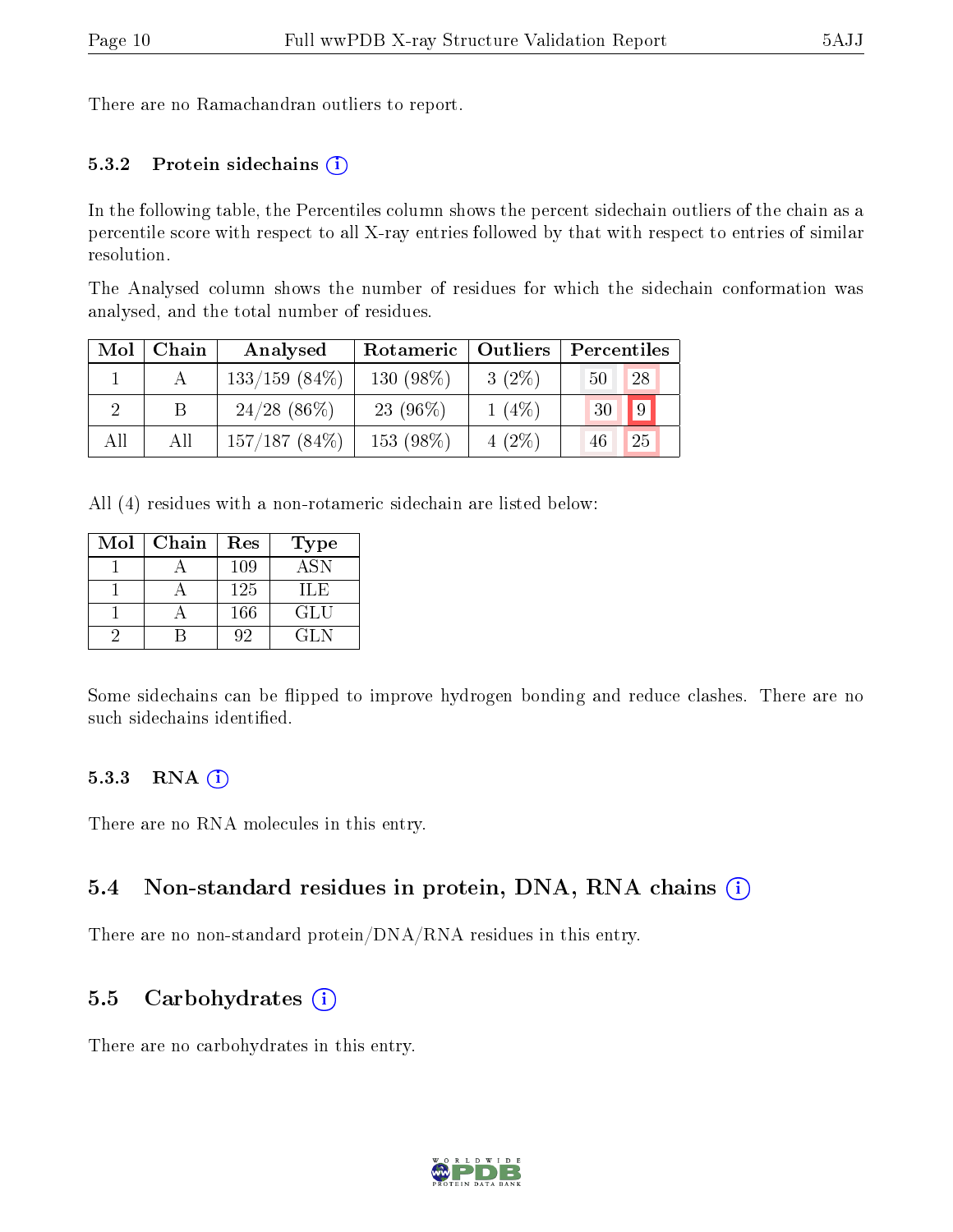## 5.6 Ligand geometry (i)

2 ligands are modelled in this entry.

In the following table, the Counts columns list the number of bonds (or angles) for which Mogul statistics could be retrieved, the number of bonds (or angles) that are observed in the model and the number of bonds (or angles) that are dened in the Chemical Component Dictionary. The Link column lists molecule types, if any, to which the group is linked. The Z score for a bond length (or angle) is the number of standard deviations the observed value is removed from the expected value. A bond length (or angle) with  $|Z| > 2$  is considered an outlier worth inspection. RMSZ is the root-mean-square of all Z scores of the bond lengths (or angles).

| Mol<br><b>Type</b> |                 |  |      |                |          |      |         | $\mid$ Chain         | Res  | Link |  | Bond lengths |  |  | Bond angles |  |
|--------------------|-----------------|--|------|----------------|----------|------|---------|----------------------|------|------|--|--------------|--|--|-------------|--|
|                    |                 |  |      |                | Jounts . | RMSZ | $\# Z $ | $\frac{1}{2}$ Counts | RMSZ | #!   |  |              |  |  |             |  |
|                    | $\cap$ m $\cap$ |  | 1203 | $\blacksquare$ | . വ      | 1.44 |         | 0,3,3                | 0.00 |      |  |              |  |  |             |  |
| $\Omega$           | GOL             |  | 1202 | $\blacksquare$ | 5.5.5    | 0.42 |         | 5,5,5                | 0.21 |      |  |              |  |  |             |  |

In the following table, the Chirals column lists the number of chiral outliers, the number of chiral centers analysed, the number of these observed in the model and the number defined in the Chemical Component Dictionary. Similar counts are reported in the Torsion and Rings columns. '-' means no outliers of that kind were identified.

|                     |                                 |                                                    |                          | Mol   Type   Chain   Res   Link   Chirals   Torsions   Rings |  |
|---------------------|---------------------------------|----------------------------------------------------|--------------------------|--------------------------------------------------------------|--|
| $3 \mid \text{GOL}$ | $\mathbf{A}$ . The $\mathbf{A}$ | $\begin{array}{c c} \hline 1202 & - \ \end{array}$ | <b>Contract Contract</b> | $\frac{2}{4}/\frac{4}{4}$                                    |  |

There are no bond length outliers.

There are no bond angle outliers.

There are no chirality outliers.

All (2) torsion outliers are listed below:

| $Mol$   Chain |       | $Res$ Type | Atoms                |
|---------------|-------|------------|----------------------|
|               | 1202  |            | GOL   C1-C2-C3-O3    |
|               | 1202. | GOL.       | $\sqrt{02-C2-C3-03}$ |

There are no ring outliers.

No monomer is involved in short contacts.

## 5.7 [O](https://www.wwpdb.org/validation/2017/XrayValidationReportHelp#nonstandard_residues_and_ligands)ther polymers  $(i)$

There are no such residues in this entry.

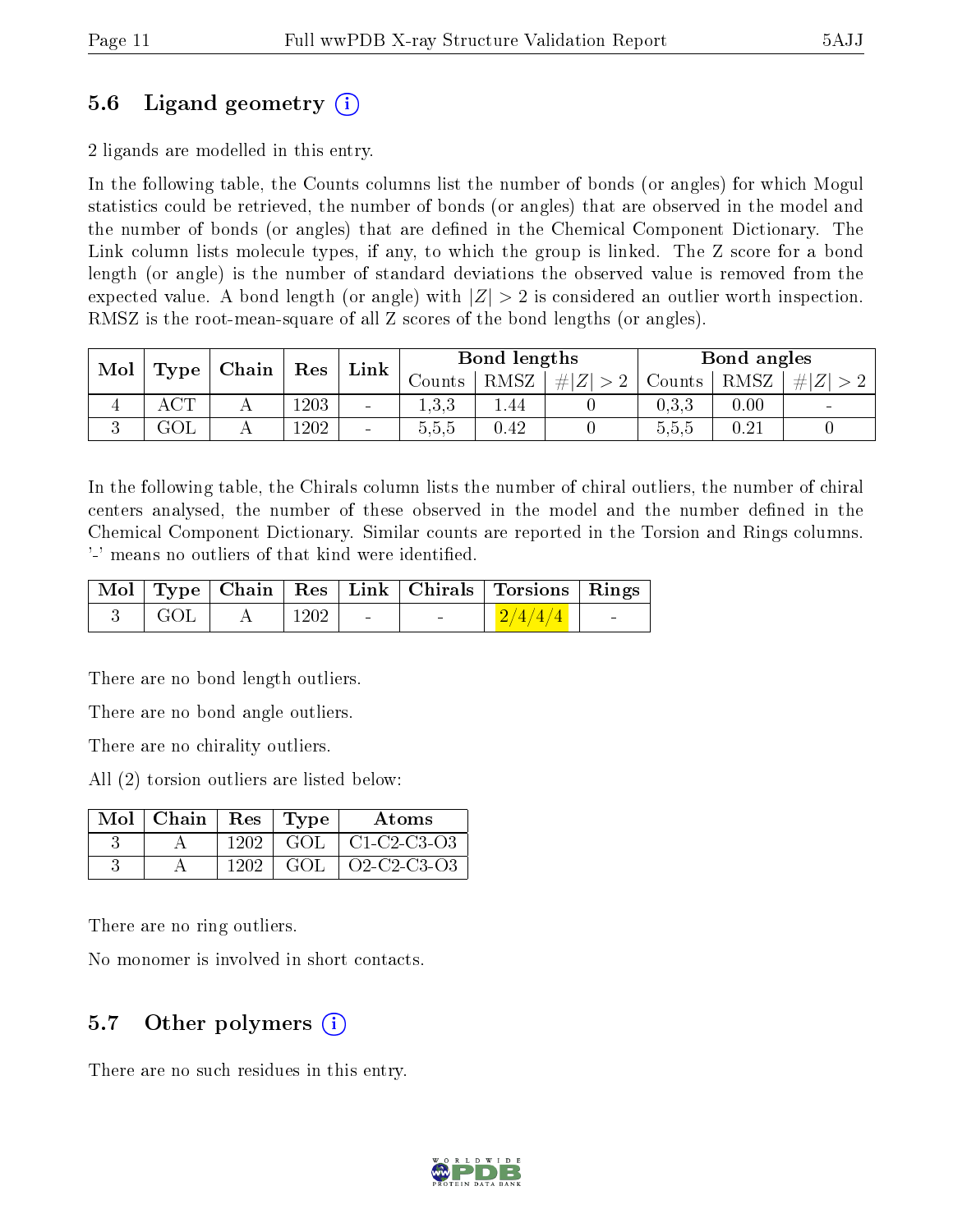## 5.8 Polymer linkage issues (i)

There are no chain breaks in this entry.

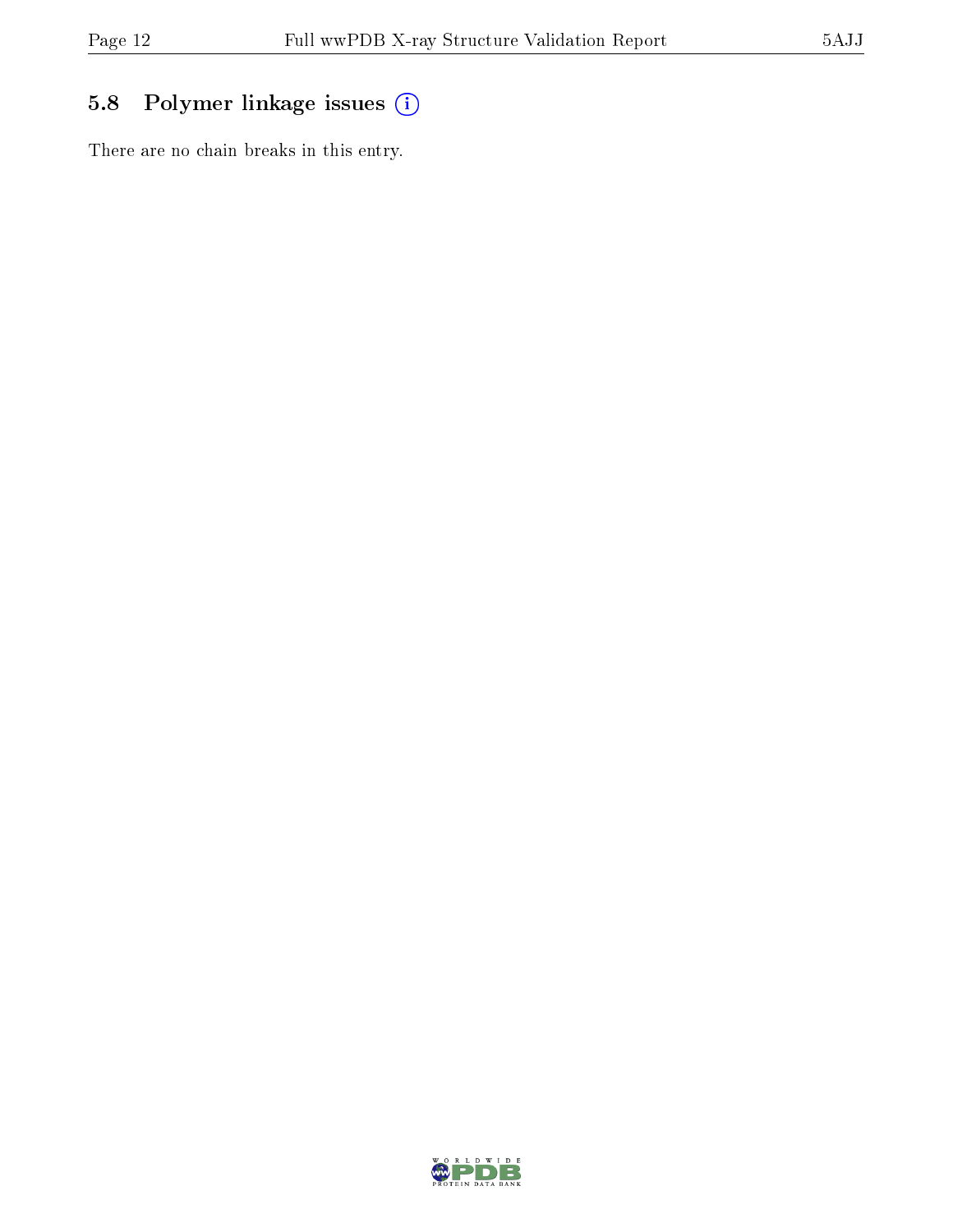## 6 Fit of model and data  $(i)$

## 6.1 Protein, DNA and RNA chains  $(i)$

In the following table, the column labelled  $#RSRZ> 2'$  contains the number (and percentage) of RSRZ outliers, followed by percent RSRZ outliers for the chain as percentile scores relative to all X-ray entries and entries of similar resolution. The OWAB column contains the minimum, median,  $95<sup>th</sup>$  percentile and maximum values of the occupancy-weighted average B-factor per residue. The column labelled ' $Q< 0.9$ ' lists the number of (and percentage) of residues with an average occupancy less than 0.9.

| Mol | Chain | Analysed         | $<$ RSRZ $>$ | $\#\text{RSRZ}\text{>2}$ | $OWAB(A^2)$     | Q <sub>0.9</sub> |
|-----|-------|------------------|--------------|--------------------------|-----------------|------------------|
|     |       | $138/168$ (82\%) | 0.26         | 8(5%)<br>23<br>28        | 23, 37, 83, 125 | $3(2\%)$         |
|     |       | 29/34(85%)       | 0.61         | $4(13\%)$ 2 4            | 36, 49, 77, 90  | $1(3\%)$         |
| All | All   | 167/202(82%)     | 0.32         | $12(7%)$ 15<br>20        | 23, 39, 79, 125 | $4(2\%)$         |

All (12) RSRZ outliers are listed below:

| Mol            | Chain | $\operatorname{Res}% \left( \mathcal{N}\right) \equiv\operatorname{Res}(\mathcal{N}_{0},\mathcal{N}_{0})$ | Type        | <b>RSRZ</b> |
|----------------|-------|-----------------------------------------------------------------------------------------------------------|-------------|-------------|
| $\mathbf{1}$   | A     | 135                                                                                                       | PHE         | 4.0         |
| $\overline{2}$ | В     | 83                                                                                                        | ILE         | 3.7         |
| $\overline{2}$ | В     | 82                                                                                                        | ILE         | 3.2         |
| $\mathbf{1}$   | А     | 67                                                                                                        | LEU         | 3.0         |
| $\mathbf{1}$   | А     | 130                                                                                                       | ALA         | 2.7         |
| 1              | А     | 64                                                                                                        | $\rm THR$   | 2.5         |
| 1              | А     | 65                                                                                                        | <b>ASN</b>  | 2.4         |
| 1              | А     | 150                                                                                                       | ASP         | 2.3         |
| 1              | А     | 132                                                                                                       | THR.        | 2.3         |
| $\overline{2}$ | В     | 109                                                                                                       | LEU         | 2.2         |
| $\overline{2}$ | R     | 88                                                                                                        | ${\rm ARG}$ | 2.2         |
| 1              | А     | 121                                                                                                       | $\rm{ARG}$  | 2.0         |

## 6.2 Non-standard residues in protein, DNA, RNA chains (i)

There are no non-standard protein/DNA/RNA residues in this entry.

## 6.3 Carbohydrates  $(i)$

There are no carbohydrates in this entry.